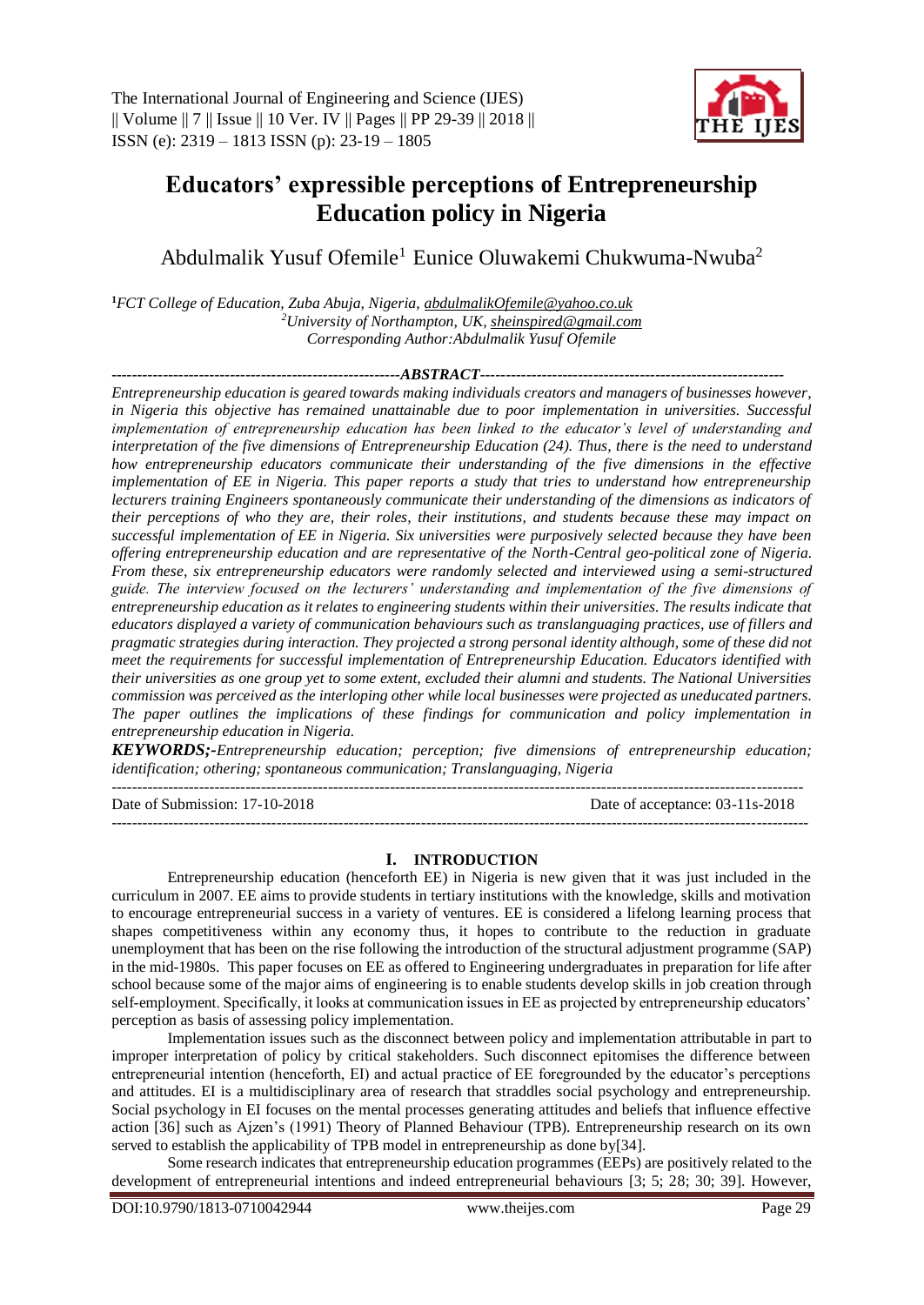studies have also found negative and neutral effects of the programme. For example, Von Graevenitz et al. [63] and Oosterbeek et al. [46] in studies carried out in Germany and the Netherlands respectively found that EEPS impacted negatively of learners entrepreneurial intentions (EI). Reasons advanced for these inconsistencies in results include: the methods used in evaluation; differences in EEP variants (some are self-select, others are compulsory); lack of theory-driven framework in research [13;59]. Consequently, this paper holds that the study of EEPs outcomes in diverse contexts are influenced by culture such that, results in advanced economies where research is concentrated might not be necessarily applicable to emerging economies such as Nigeris due to cultural differences.

Culture is a key feature that influences how people interact in any context and interaction is made possible through the joint action of language use and norms of interpretation applied between interlocutors in any speech event. Sociolinguists describe speech event as socially contextual situations where speech takes place [31] such as a dinner party, a family meal, or an interview context. People use language in these contexts to define the routines and rituals of communication and how these affect the aims of interaction. Such aims within the context of this paper include EI as expressed in EE policy in Nigeria. As outlined earlier, EE policy implementation may be influenced by the educator's articulated understanding of the policy as communicated during relevant speech events. Relevant speech events or situations in this paper refer to opportunities to express opinions on EE policy as afforded by interviews. Thus, there is the need to understand how specific cultural influences such as language use and interpretation can affect the outcome of EEPs in emerging economies such as Nigeria.

EE in Nigeria is a contradiction of sorts because, it has a policy whose aims are sometimes at variance with the aims and implementation strategies of universities implementing the policy. In addition, during implementation, the institutional goals are at variance with global practices. For example, some universities train law students in tailoring, brick-making or even cookery as part of EE instead of training them on how to manage law firms, consultancy outfits or provide specialised legal services in emerging areas such as the knowledge economy. In comparison, university students in the UK are encouraged to venture into outfits that are directly or indirectly linked to their areas of study. Thus, it is not surprising that there are more spinouts coming out of UK universities while there are no records of spinouts emerging from research in Nigerian universities. The practical mismatch in EE experienced in Nigeria may be attributable to faulty interpretation of EE policy by educators. Following these, this paper uses lecturer's verbal communication of their understanding of the five dimensions of EE to understand their perceptions of their roles, institutions and students as well as other stakeholders in the implementation of EE.

The paper is structured as follows I. introduces and conceptualises the effect of faulty interpretation on effective implementation of EE in Nigeria. II.reviews literature and introduces the concept of expressability. It also discourses the process of identification in speech. Methodology is outlined in III., results are presented in IV, the implications are shown in V while VI. covers conclusions.

# **II. LITERARTURE REVIEW**

Expressability refers to an interlocutor's ability to fluently and precisely convey thoughts or feelings in words and/or by actions that effectively communicate their understanding of something, linguistic practices, interlanguage competences and discursive identities displayed during interaction.

Expressability as a micro-process of information management begins with Comprehension – (the ability to understand something such as policy input) and active expressability used to display that understanding in words and deeds. Comprehension and expressability are two intertwined processes used in this study to assess how interlocutors make a sense of input and the strategies employed to effectively communicate their understanding of input to a variety of audiences.

It is accepted among linguists that linguistic competence determines a person's communicative competence [31;27,16] for example, one's ability to use a language to interpret, apply and communicate their understanding of comprehensible input depends on their knowledge of the language. In addition, interpretation is described as the communication process of developing models for understanding, bringing out meanings and relationships as well as assembling conceptual schemes between and within texts [17]. This is explained by Krashen's [33] Comprehension Hypothesis which states that, we acquire language and develop literacy when we understand messages as 'comprehensible input' comprising what we hear and read. This implies that communication is effective when input at every turn is clear, intelligible, accurate, and integrable into the receiver's existing knowledge of a given context such as EE.

Expressability is linked to the interlocutor's comprehension competence because they are both affected by the same knowledge sources and processes that include, schematic knowledge, knowledge of interaction situations, and conceptual knowledge of the language system used for interaction [45]. These common knowledge sources and processes create a symbiotic relationship between comprehension and expressability where aspects of one reinforce efficiency in the other and may also aid the interlocutor's interactional development both as a speaker and listener in any interaction context. The relevant knowledge sources and processes are outlined below.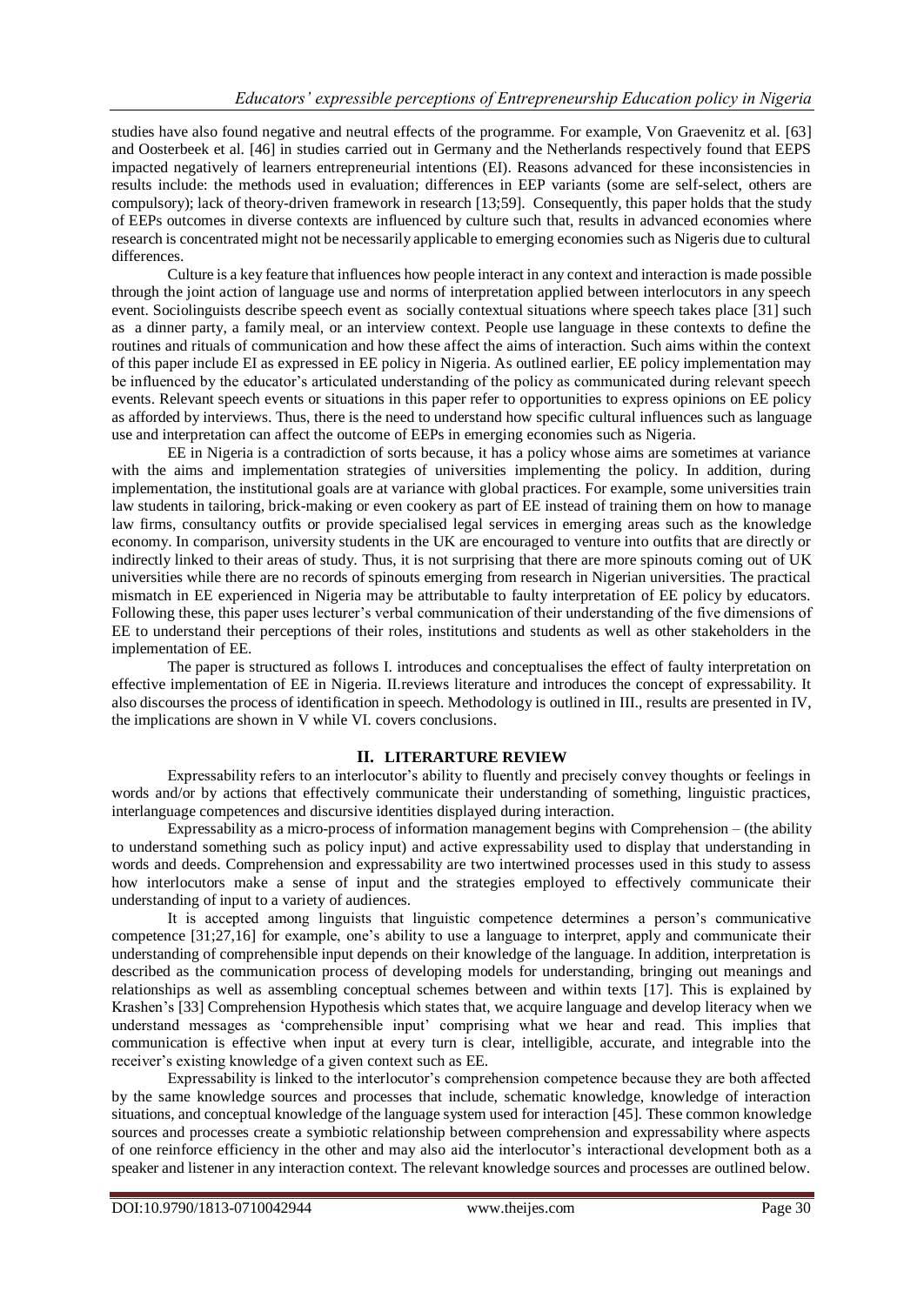Schematic knowledge is made up of interlocutor background and procedural knowledge brought to bear when receiving input and communicating understanding. Background knowledge comprise facts such as academic knowledge that an interlocutor brings to an interaction situation and aspects of a person's interaction culture capital. Culture capital is described as the embodied form of long-lasting dispositions of the mind and body [36] acquired and unconsciously used as a social asset, for example, turn-taking, nonverbal language, and translanguaging practices used during interaction

Procedural knowledge is the knowledge of steps and actions used to achieve the goal of interaction in any context [50]. Canagarajah [9] compares procedural knowledge with Canale's[10] strategic competence as a component of communicative competence because procedural knowledge enables interlocutors to manage communication, negotiate meanings, codes, and identities while achieving the aims of interaction. For example, the participants' procedural knowledge of EE and English language use are the tools for achieving the conversational goals of projecting their understanding of the five dimensions of EE and capacity for appropriate language use during interaction.

Secondly, interlocutors' knowledge of interaction situations affects their expressability. This knowledge encompasses the forms of discourse used in interaction that can be used to characterise an interaction situation as linguistic as well as description of the occurrence of semantic and syntactic forms of language used in interaction, such as parts of speech. For example, semi-structured interviews as a form of discourse was used to elicit the respondents' understanding of five dimensions of entrepreneurship education model of the National Agency for Enterprise and Construction [43] because, Semi-structured interviews engender spontaneous speech and imprint linguistic features unto the interaction context.

In addition, Bidabadi and Yamat, [7] posit that interlocutors in such a context require socio-affective strategies for building interaction such as the ability to predict the relationships between linguistic forms and meanings. This ties in with Adolphs' [1] findings that interlocutors need contextual cues to effectively analyse relationships between surface structures and context such as lexical, linguistic, paralinguistic, prosodic or pragmatic structures used to encode interlocutor -expectations during interaction.

Another source of information affecting expressability is systemic and refers to the interlocutor's conceptual knowledge of the language. Conceptual knowledge is described as knowledge of abstract and general principles of a language system [52] that enable interlocutors to process input and communicate effectively. Conceptual knowledge is interwoven with aspects of linguistic contexts because, both involve components of language that form the co-text used to process input and convey thoughts efficiently during interaction such as semantic, syntactic, phonological, prosodic, nonverbal, and pragmatic competences.

In addition, conceptual knowledge is linked to lexical coverage. Lexical coverage is the percentage of words in a discourse or text known to interlocutors that will enable them to effectively comprehend input during interaction [2]. Research indicates that lexical coverage is critical to L1 and L2 comprehension. To this end, a study by van Zeeland and Schmitt, [62] concluded that at 95% coverage, language users would need to know between 2,000 and 3,000-word families for adequate comprehension. This finding ties into research suggesting that less skilled users of a language spend more time decoding unfamiliar words or rely more on context to decode input because they lack the linguistic competence to properly decode input [59]

As mentioned earlier, comprehension is an in-built aspect of expressability thus, lexical coverage could also affect an interlocutor's expressability specifically, where expressability relates to the communication process of developing models for understanding, bringing out meanings and relationships as well as assembling conceptual schemes between and within texts [17]. The ability to give explanation, analysis and meanings to input such as EE policies as implemented in a given context such as Nigeria.

When considering actual performance or use of language in context, expressability is used to assess an interlocutor's mastery of pragmatics, grammar, and vocabulary of a given language as used by a speech community. The speech community concept is often used in variationist sociolinguistic work, where the use of particular linguistic variants is correlated with speakers' membership to demographic social categories such as class-based, gender, and profession, etc. Specifically, a speech community is defined as a community sharing the same language, knowledge of rules for the conduct, interpretation, form and patterns of use, expectations, and ways of interpreting of speech communication [24;64;31]. For example, entrepreneurship educators, researchers and students can be thought of as a speech community because the linguistic forms and structures used for professional interaction within the discipline are sufficiently similar yet, the same features make them distinct from carpenters or traders.

In addition, expressability determines the linguistic practices that an interlocutor uses during interaction such as translanguaging. "Translanguaging is a paradigm for describing the use of linguistic and semiotic resources in superdiverse and transnational places<sup>7</sup> [53:14] To this end, Simpson [53] and Baynham, et al. [8] used Jakobson's classification to extend the classification of translanguaging practices from interlingual to include intralingual, intersemiotic and interdiscursive. Intralingual translanguaging i.e. movement and shifts from specialised language registers to everyday language in a bid to explain technical ideas [8:20]. Interlingual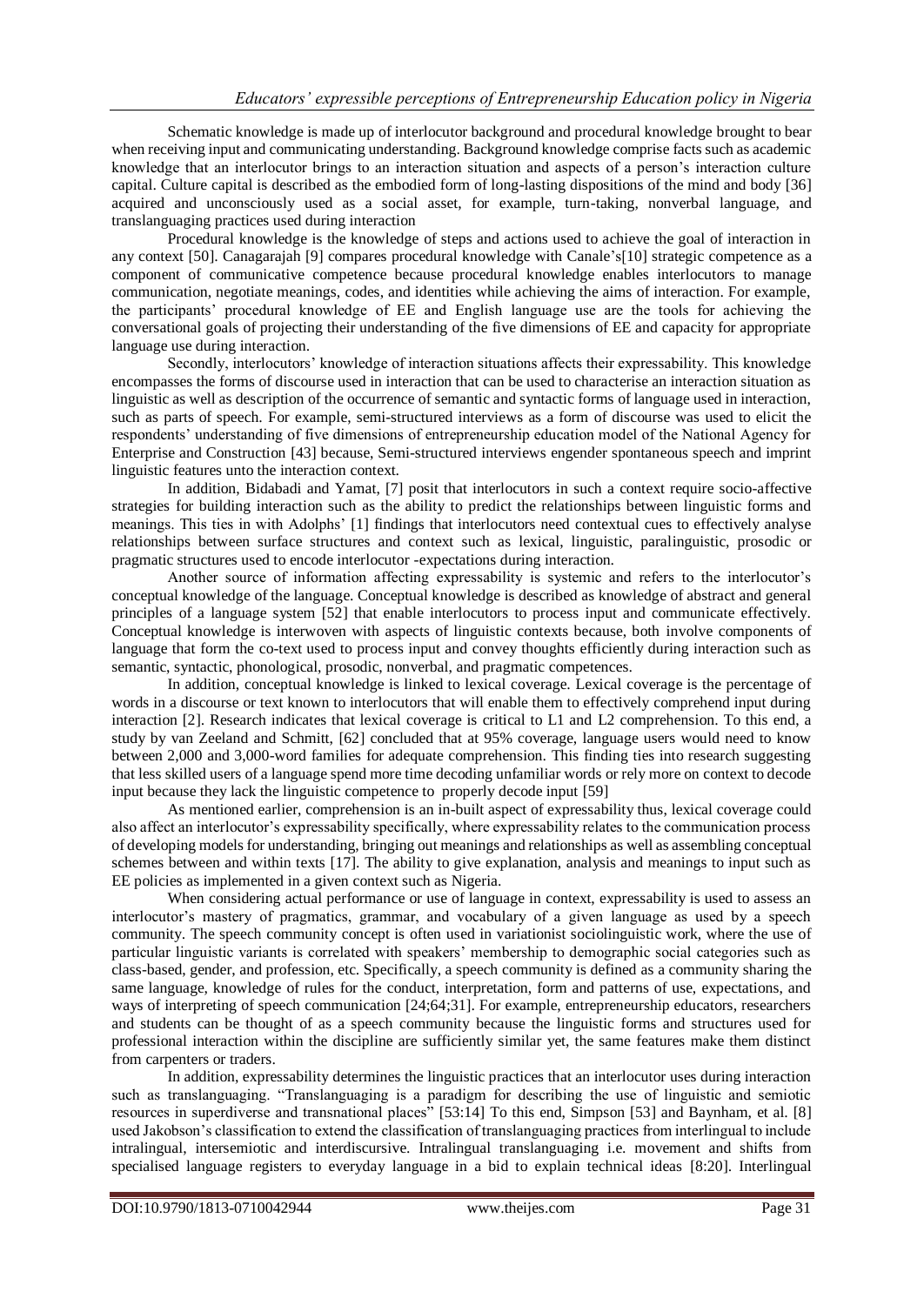translanguaging i.e. movement and shifts between two distinct languages [53; 22] for example between English and a Nigerian language.

Following these, we extend translanguaging practices to include crosslingual translanguaging used here to describe movements and shifts between distinct varieties of one global language for example, between Jowitt's [32] Popular Nigerian English (PNE) and Nigerian pidgin English. PNE is the set of forms that are stable and regularly occur in the English usage of Nigerians though not in uniform regularity [31:58). PNE as distinctive forms grow from a diversity of Nigerian linguistic and cultural roots. This ties in with the view that translanguaging practices enable interlocutors to spontaneously use mental grammars developed from social interaction as a linguistic system with contributory features from more than one source language to produce new practices during interaction [22; 32].

Expressability as a linguistic strategy is also used to project interlocutor identity during interaction. This ties in with Steiner's [54] view that language enables groups to keep to themselves 'the inherited springs of identity' [54:243]. This also implies that, language is used to separate one's identity from others and to confer some form of identification on others.

#### **Speaking our Identity**

One of the interpersonal functions of communication is the assertion of identity because this is what portrays us as individuals and members of a group because we often use language to speak our identities [42] This suggests that language is used to describe how different kinds of identities are produced in spoken interaction and written texts [44]. Identity assertion focuses on psycho-sociological processes through which identity is created, while individuality focuses on how language use sets an interlocutor apart from other interlocutors during interaction. As outlined earlier, interaction situations influence expressability, but they also constitute the discursive environments in which identity work is being created such as everyday conversation, institutional settings, and narratives (stories).

Identity assertion and creation within discursive environments occur through identification. Identification is "the act, conscious or not of accurately imagining oneself in another's place" [30:255]. Erik Erickson's (1982) theory of psychosocial development argues that as human beings, we possess many characteristics that are honed through a person's socialization process from education, family upbringing that eventually define who we are. The fifth stage of development relates to identity and role confusion when people start asking existential questions such as Who Am I and What Can I Be? It is at this stage that an identity is created when the individual can define themselves through the self-confidence to externally project their goals, life mission, positions and perspectives on issues surrounding their environment. Gross [24] opines that this stage affects how individuals build and maintain social relationships. This in turn, ties into the role of language use as a social bonding element among humans that also serves to tell others who they are.

Two forms of identification manifest when people interact and communicate in a speech event and these are, projected and Introjected identification [38]. Projected identification refers to a situation when an individual's feelings and ideas are presented to be received by others while introjection occurs when feelings and ideas are taken in by an individual or entity to furnish self-identity [30; 57].

Stryker and Burke [55] opined that identities are internalized role expectations that are organized in hierarchical salience where the individual make choices from time to time on which identity to use or project. Identity salience is defined as "the probability that an identity will be invoked across a variety of situations, or alternatively across persons in a given situation" [56:286]. For example, in the hospital the doctor sees her patient and as they leave the hospital the doctor takes her son to the cafeteria, adopting the identity of a mother. This in part is reflected in Mead's view that 'self' is a social structure and personality is reflected in symbolic interactionism [12; 59] where self is viewed as a structure of roles, identities or role identities [56; 55;40].

As people adopt different identities in each context, their communication strategies may change to suit each context because each category is linked to specific actions, and characteristics. Using the previous example, the type and structure of language used between the doctor and patient will differ from that used between mother and child in a cafeteria because the role they inhabit in specific contexts have different communication demands. Furthermore, Stryker et. al [55] and Stryker and Burke, [56] posit that identities are arranged into a hierarchy of control systems where some are higher than others in a way that the output of the higher ones set the standards for the lower ones.

The view that identities are internalized role expectations arranged in a hierarchical order ties in with Malancharuvil's [38] position that projected identification precedes and serves as a condition for introjected identification during interaction. The relationship between projection and introjection as presented by Malancharuvil [38] is unidirectional however, this paper holds that the relationship is potentially bi-directional because, human interaction is dynamic and dependent upon other factors such as settings, interaction purpose, message form, message content, tone and channel of communication which may influence the identity that an interlocutor brings to play first.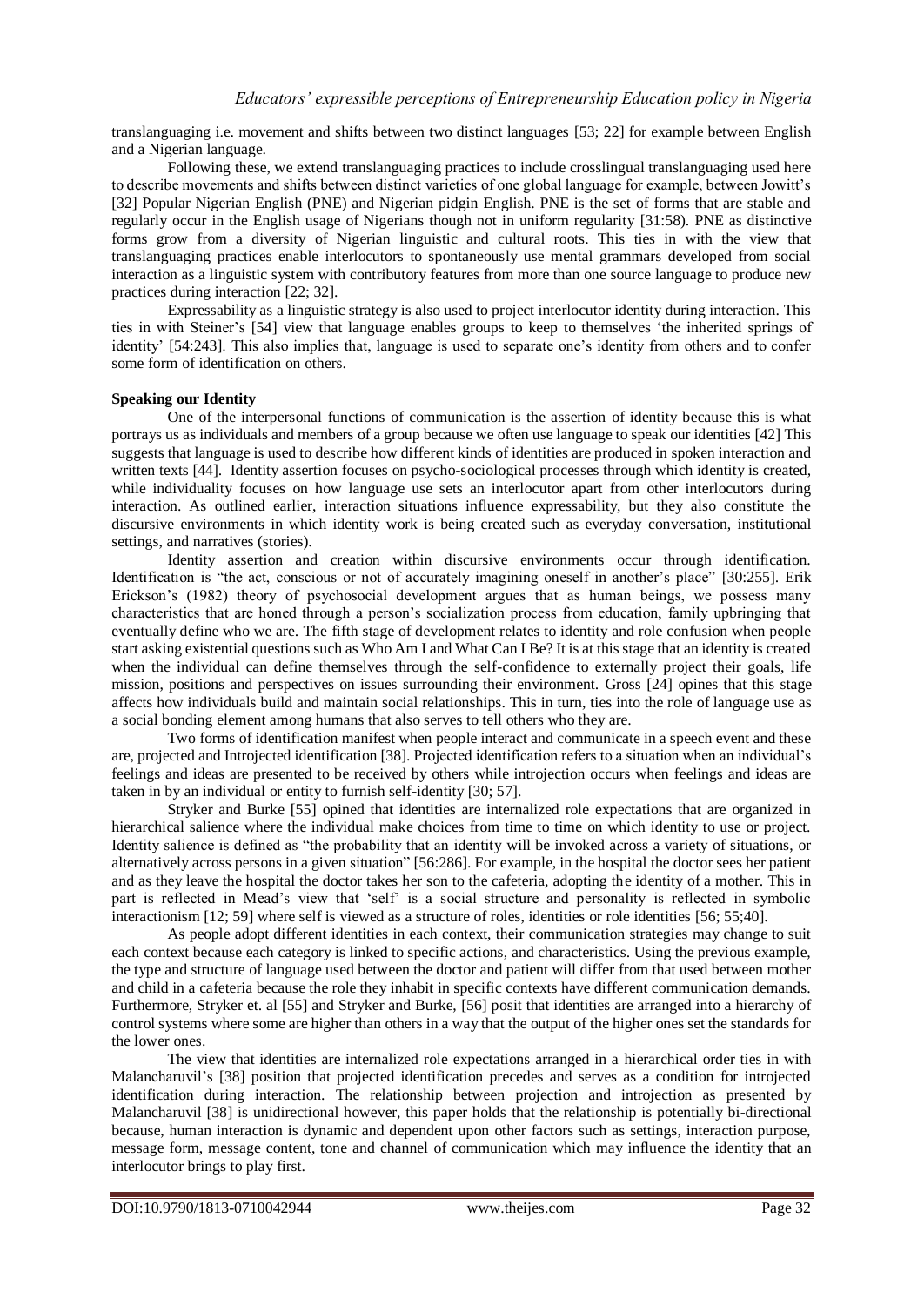Going further, people have many identities for the persons they claim to be, the roles they play and the groups and categories they belong [9]. Such identities are created performatively because in ordinary everyday situations, people behave in ways that tell others who they are, what they do and their life expectations [23]. In communication contexts multiple identities could also be discursive, situated and transportable identities because people often produce different kinds of identities in spoken interaction and written texts [64]. These multiple identities manifest from interaction and are described as 'emergent identities' which may include but not limited to personal, social and relational identities [57; 30].

Personal identity is a person's own idea or view of who he/she is 'the real me' [57:170] and is a result of a person's multiple social contexts, connections and interaction with other people and contexts. Personal identity determines one's approach to life because it is linked to the role one plays in each context and the same can be argued for other collective identities such as students, lecturers or athletes.

People have a Social identity that emerges from interaction with others and can refer to the role one plays in an interaction as a discursive identity [56; 30].This suggests that personal identities are not completely separate from social identities because both are created through interaction with others and role-related within a context for example, the gender identity being female, or male; educator or student is both a social identity and an important part of who a subject is[57; 30].

When two or more subjects share same personal and social identities they are said to have a group identity which is same as Francis and Hesters's [20] membership collection in communicative contexts. Group identity is reinforced by 'identity salience' or transportable identity [56; 65] because as outlined earlier, subjects carry different identities across different interaction contexts as required by choice and circumstances. Furthermore, Taylor [57] citing Anderson (1983) talks of the imagined community that is created by individual members of a large group like newspaper readers, TV watchers, facebookers, twitterers, who think that every other person doing these is getting the same experience with them. The feeling and imagination is shared so the public will think of academicians as professors, lecturers and researchers. Thus, language use among imagined communities sets each apart as a distinct speech community.

People can also have multiple identities that arise from their similarities, differences and connections with others in and across groups [56; 22]. However, when irreconcilable changes take place people tend to 'disidentify' [30:275] with a group and often project their disagreement by leaving the group for example, when a young girl becomes a mother, she automatically disidentifies herself from girls and joins another group- young women or mothers.

As a way of setting social boundaries, subjects also have a relational identity [50] conferred or given to one group by another as a label and it is that thing which says 'it is them not us' [57:178].It is ascribed by others through the process of 'othering which is a process of engaging with others we perceive as mildly or radically different from ourselves [14; 10]. Othering engages in some kind of space purification that is serves to mark and name others as different from us [57]. Othering in human society is achieved through representational absence, representation of difference and representation of threat and sustained by the media, lack of education and information about the other [10].

# **III. METHODOLOGY**

#### **Population**

Six universities were purposively selected because they have been offering entrepreneurship education and are representative of the North-Central geo-political zone of Nigeria. From these, six lecturers of entrepreneurship education comprising equal numbers of male and female candidate were randomly selected.

# **Procedure**

The study used semi-structured interview to interact with EE lecturers and it aimed at assessing their understanding and perceptions of the implementation of EE in Nigerian universities. The interaction was tailored around the five dimensions of entrepreneurship education model designed by the National Agency for Enterprise and Construction [42].

Semi-structured interviews enable interviewers to ask follow-up questions and also to allow the interviewee ask for clarification when needed. These made the interaction natural, spontaneous and enabled participants to provide a clearer perspective of their experiences in EE

Audio recordings of interviews held with the lecturers were collected for detailed transcription and analysis. To enable a focus on communication issues, a semi-structured guide was designed to focus the discussion around the five dimensions of entrepreneurship education as outlined by NAEC [42] to facilitate the interview process. The interview focused on the lecturers' understanding and implementation of the five dimensions of EE within their universities.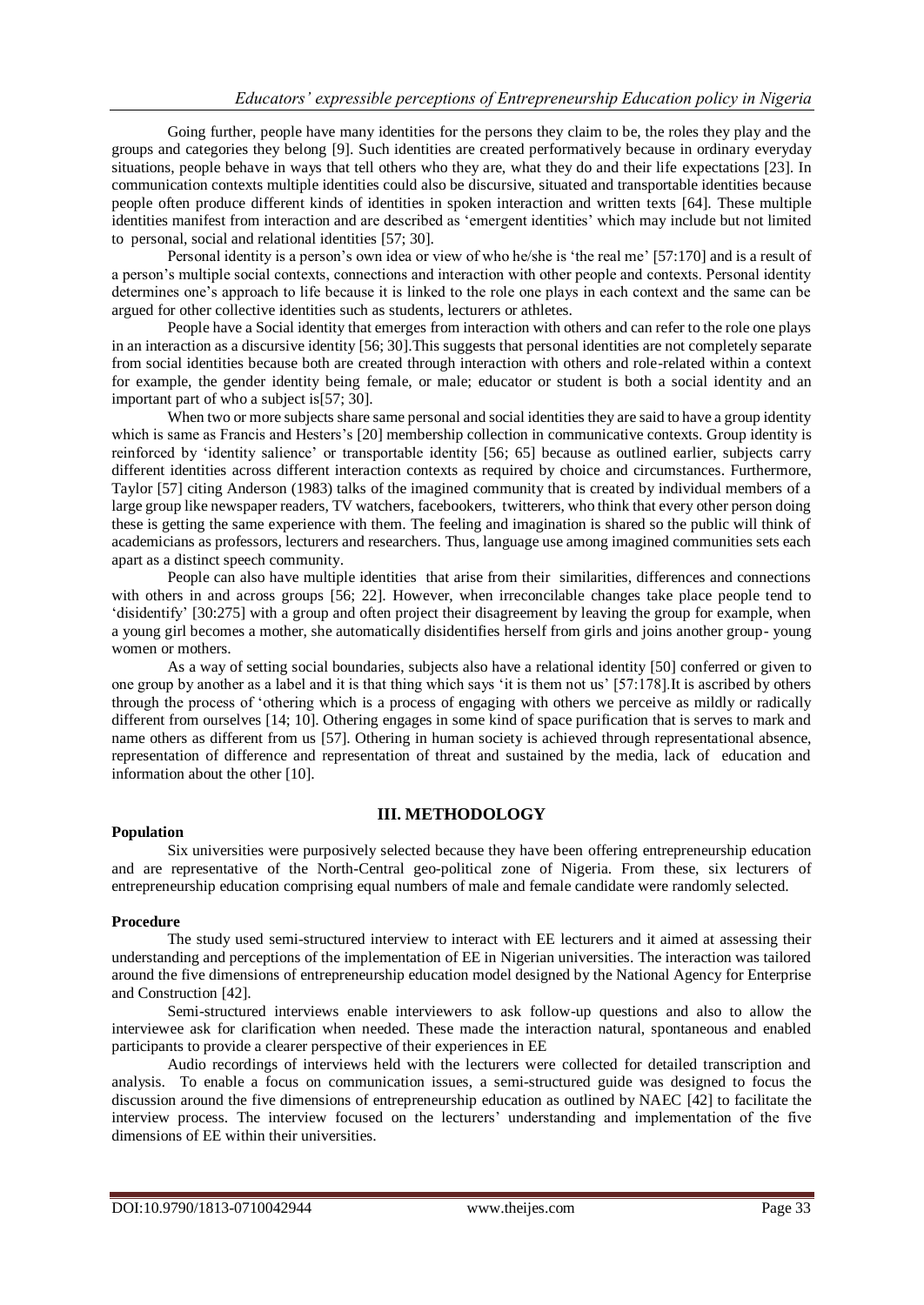#### **Data Analysis**

The data was subjected to two analytic methods. The first was a broad-based analysis done separately by the authors using a transcription key designed to make interpretation credible and easy. The corresponding author (first transcriber) and second author (second transcriber) separately transcribed the interviews. The first transcriber used voice walker a discourse transcription utility designed to facilitate the transcription of recorded discourse by giving the transcriber efficient control over how sound is played back.

The second transcriber played back the audio files on computer and transcribed by the ear. Both transcribers have experience in coding discourse using transcription guides. The following transcription codes were used to analyse the conversation:

- a. R: Row
- b. R1: Discussion framework
- c. R2: Column 1= Date; Column 2 = Interviewee- M/F; Column 3 = Dialogue column containing conversation content
- d. R3; R25; R74; R82; R104 indicate the overarching idea the section is focusing on.
- e. R4; R11; R18; R32; R39; R46; R53; R60; R67; R75; R83; R90; R97; R104: Indicate Interviewer and basic interview questions
- f. R16; R20, R30, R31, R34, R35, R37, R55 content in Blue are follow up questions asked by the interviewer.
- g. I: interviewer
- h. Interviewee: M= Male; F= Female
- i. [ ] indicates a pause
- j. <> indicates all forms of laughtalk
- k. { } indicates turn-taking violation, where one speaker seizes the turn of the current speaker
- l. Language within 'single quotation marks' indicates L1 (Nigerian) language use.
- m. Language within **\backward slash\** indicates a non-verbal filler that is relevant to the discourse
- n. Language within **|upright slash|** indicates crosslingual shifts in discourse

The second method involved a conversational microanalysis of the data using the codes to identify marked conversational features while looking in detail at communicative features, elements of spontaneous verbal speech, and translanguaging to achieve a common goal in understanding how explanations are structured and conveyed during interaction. In addition, participant responses were grouped under the five dimensions of EE which served as discursive themes were further microanalysis was done using membership categorisation analysis (MCA). MCA is concerned with the organisation of common-sense knowledge in terms of the categories members use in accomplishing their activities and through talk [20]. MCA has been used to assess the management of speakers' categorisation of themselves and others as well as to define how emerging categories may be linked[43]. For example, the descriptions of a category as woman, man, lecturer, puts each of them in distinct individual classes. However, when viewed as a collection e.g. profession, they become male/female; lecturer/student/architect. From these categories, emerging patterns are compared and analysed.

These transcripts were also sampled for inter-rater reliability assessment. The resulting Kappa, indicating very good agreement or almost perfect agreement, falls within the Landis and Koch benchmark of .81- 1.00 and Altman benchmark of .81- 1.00 respectively[25]. The following coefficient correlation value. IRR coefficient correlation for gestures displayed by participants indexed by Fleiss Kappa  $(\alpha)$  is 0.79 while Krippendorff alpha (α) is 0.80 implying a substantial and excellent agreement. However, detailed transcripts of interviews are not attached as appendices but will only be made available on request with appropriate approval.

# **IV. RESULTS AND DISCUSSION**

Results indicate that participants displayed a high level of expressability as shown in their linguistic practices, interlanguage competences, and identification projected displayed during interaction.

# **Linguistic Practices**

Linguistic practices displayed include Interlingual, intralingual (Garcia & Wei, 2014; Simpson, 2016) and crosslingual translanguaging strategies.

# **Interlanguage Translanguaging**

F001 codemixes using English and Nigerian language in one sentence "Those people just copy the things they see in 'Oyibo' (R 41). Given that the respondent is Yoruba, the word 'Oyibo' is interpreted as a Yoruba word for Europe or European or Caucasian which makes the sentence ambiguous. However, the notion conveyed here is that authorities just copy ideas from Europe or America without considering local peculiarities.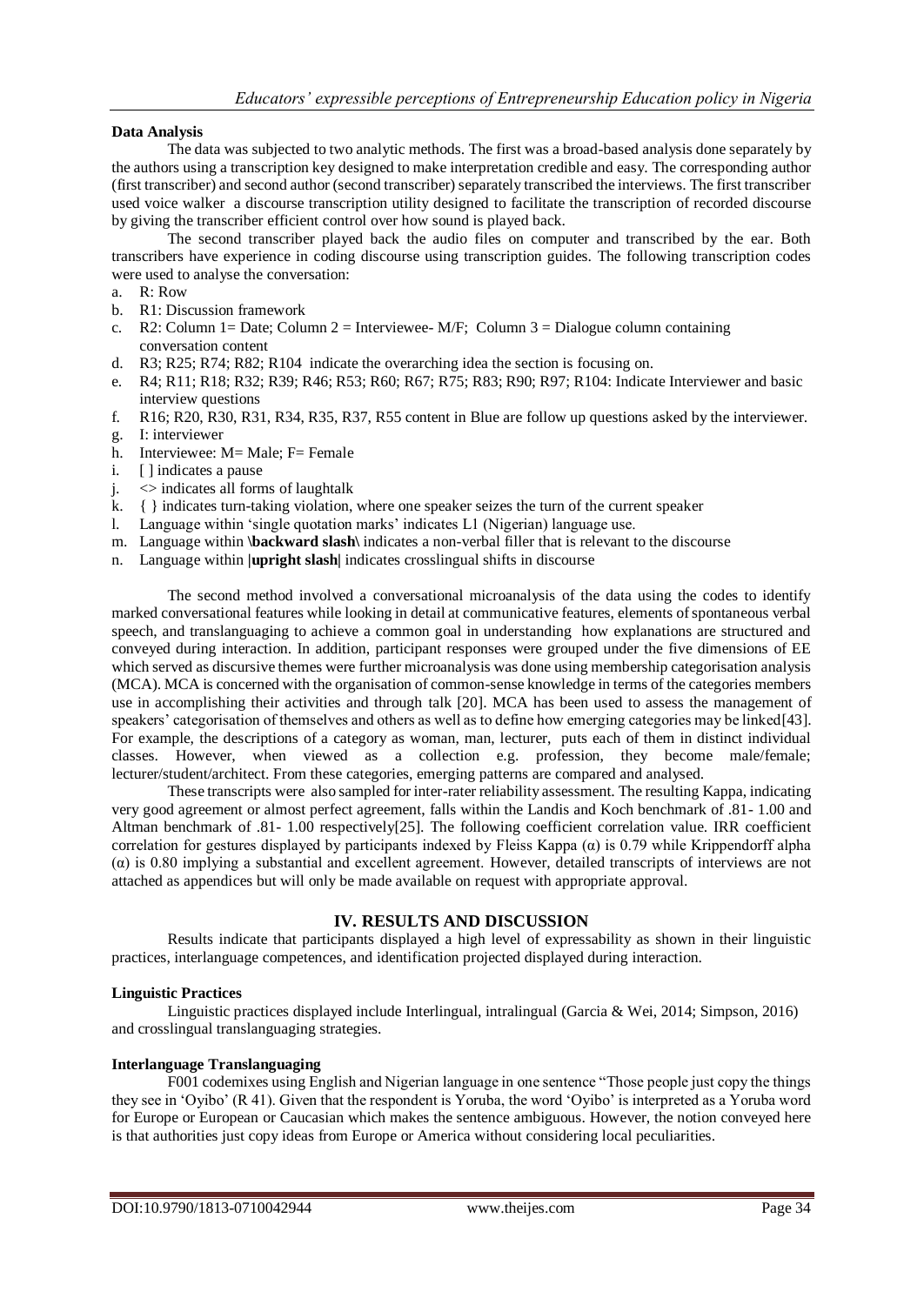### **Intralingual Translanguaging**

This is the most dominant form of translanguaging practice observed the interaction. Respondents consistently shifted between registers and everyday words while explaining concepts in entrepreneurship education such as "SIWES" Internship (R76, 77, 80, 81) to explain work experience students engage in to gain practical experience; Networking (R96) to explain activities designed to provide opportunities for students to meet and establish professional relationships with people or organisations that may promote their careers later. Others include, 'business plans' (R98-103) to explain class activities and lesson focus; continuous assessment (CA) to explain evaluation practices (R105-110: ).

However, it was also observed that sometimes respondents used appropriate registers but in the wrong contexts as shown in the interaction below:

"I: What other methods would you say if applied in teaching entrepreneurship would produce a better result and why? (R53: )

F001: You mean apart from lecture?

Interviewer: Yes, apart from lecture method that you already apply.

F001: [Pauses] Like which method do you have in mind?

Interviewer: like case study, inviting guest lecturer etc?

F001: Well, I teach them business plans and they also write business plans as part of their assessments (R54: ) F001's final response suggests wrong decoding of the question asked because, instead of identifying the teaching methodology following the examples given, the respondent talks about teaching activities.

#### **Crosslingual Translanguaging**

Respondents sometimes displayed crosslingual translanguaging practices when communicating as they shifted between educated Nigerian English and pidgin form within one sentence that is meant to convey one idea as shown below

M006: The objective is to get them to start their own business. No white collar jobs. So instead of looking for job endlessly, they can start a business. *'No bi so'* (Is that not it?) Hopefully, it will help them.

When asked to explain the academic objectives of EE (R25), M006's response was communicated in mixture of ENE and pidgin English (R29)-

#### **Interlanguage Competences**

As outlined in 2.3, expressability measures an interlocutor's level of mastery of pragmatics, grammar, and vocabulary of a given language used in a speech community. These represent the respondents' interlanguage development

### **Grammatical Competence**

This in Canale's framework refers to mastery of sentence formation. The lecturers are able to place morphemes in their proper positions to make the sentences grammatically correct (Mason, 2009). For example, in R 13:F001 "I have been teaching the subject since the university started it"( ) The regular continuous tense 'teach  $+$ ing' and the regular past tense 'start  $+$  ed' are properly formed and used

Apart from that, the subject's questions cut across different stages of Pienemann's development sequence (Lightbown and Spada, 2006).Examples include R22- : M006: "Are you asking about training specific to me as a lecturer of entrepreneurship?" (stage three Fronting); 2R41 F001:" Is that in the minimum standard as well? ...<Laughs>Is it really there, madam?"; Take half of the semester off for internship? (stage four Inversion in wh + copular and yes/no questions with other auxiliaries) Complex questions

Question tag: R66- : F004 Assess their skills? Are we supposed to do that? Negative question: R76:M003-What will it add to them when they must participate in the general one? Embedded question: …which method do you have in mind?

#### **Pragmatic Competence**

Pragmatic competence is the knowledge and use of linguistic aspects of a language in appropriate and contextualized speech acts [6]. The results indicate that participants displayed good mastery of pragmatic skills. They were able to employ formulaic structures without heavy reliance on them e.g. R31:F004- 'Do you know that …' They could also use language productively with appropriate shift in conventional indirectness e.g. R28- :M005 ' You know that the job market is a problem especially to our graduates…' These could be attributed to the subjects' linguistic knowledge of English language and years of using English in diverse contexts.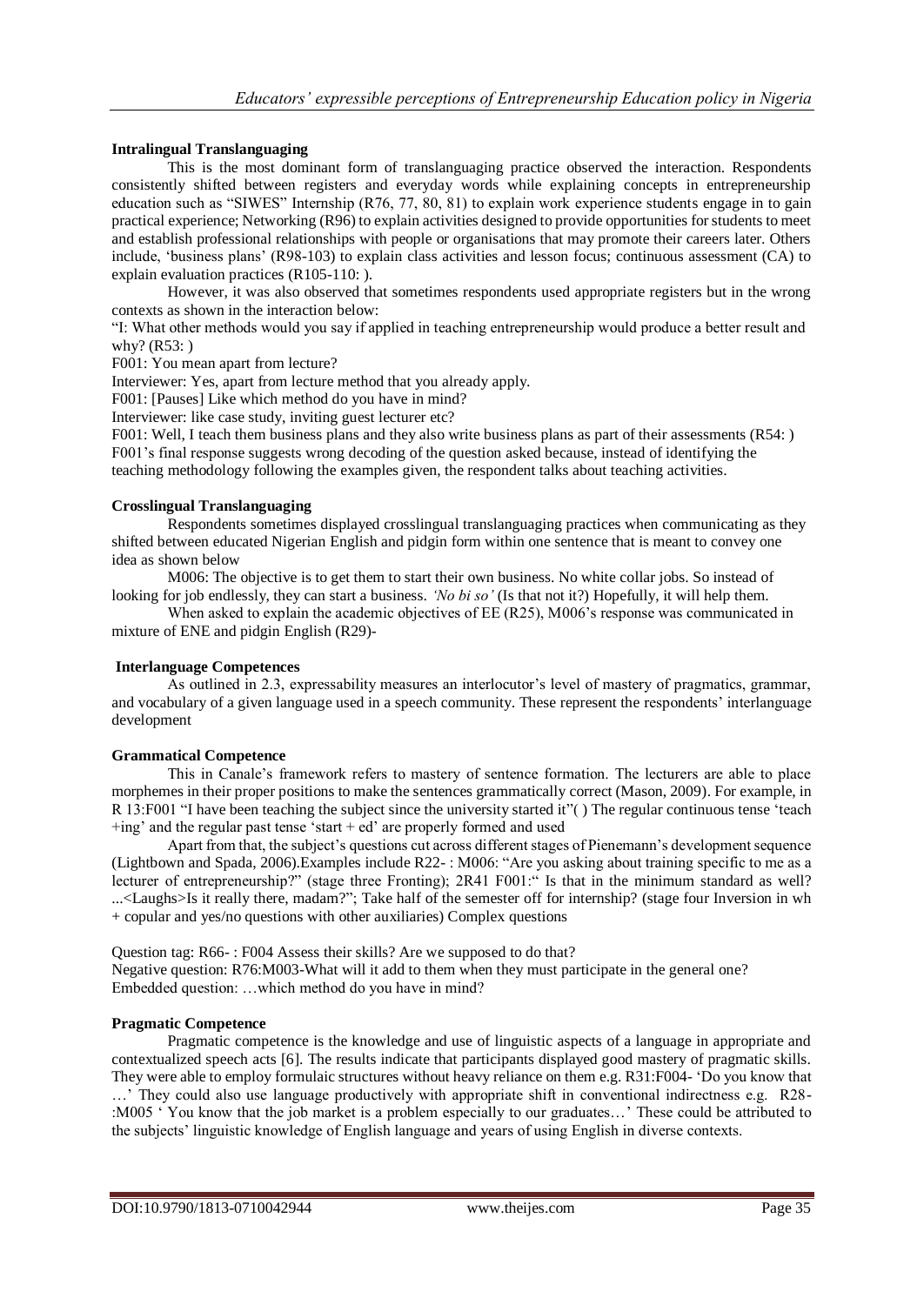Other indicators of IL development include the use of rhetorical questions in 2:8 indicating that she was thinking aloud, and the subject's repetition of questions without changing anaphora. Jowitt (ibidem) says these are characteristics of discourse in Nigerian languages and PNE.

Formulaic language includes pause fillers (e.g., "Like", "Er" or "Uhm") F001"Errm I'm not sure how long ago now. "Errrmm..." (F001, R13); "erm" (M005, R35-) and conversational speech formulas (e.g., "You've got to be kidding," "Excuse me?" or "Hang on a minute").

Filled pauses consist of repetitions of syllables and words, reformulation or false starts where speakers rephrase their speech to fit the representation they best perceive, grammatical repairs, and partial repeats that often involve searching for the right words in one's lexicon to carry across an intended meaning [13]. There are basically three distinct forms for filled pauses: (i) an elongated central vowel only for example, "Aah yes…" (M002, R88, R95- ) suggesting that the participant experiences an Aha! moment or sudden realisation and insight when answering a question [45]. However, consistent use by the respondent suggests that it may be a speech mannerism acquired in the language learning process.

Nonverbal fillers such as facial actions, gestures and sighs can be used as pragmatic markers indicating listener comprehension or incomprehension of and attitudes towards speaker utterances during interaction [45]. For example, when asked "does your university have ties with small businesses in your community? If yes, what role do they play on the GST entrepreneurship course? M003 \frowns\ before replying thus "Yes. But such ties are not exclusively for GST teaching." (M003, R84- ). Frowning while speaking suggests that M003 has personal preferences and intrapersonal stances (Scherer,2005) regarding the role of local small businesses in EE.

Laughter is a simple, stereotyped, innate, human play vocalization that has a punctuation effect in conversation and indicates the dominance of speech over laughter [48]. Sometimes when people talk, the also laugh at the same time described as Laughtalk. Laughtalk is used in this paper to include laughing, giggling, and talking at the same time. Male respondents displayed laughtalk 18 times while females recorded only 5 laughtalk incidences. This affirms earlier studies suggesting that male speakers use laughter more than females to punctuate their speech during the interaction [42]

#### **Identification**

Respondents projected the following identities in their verbal responses during interaction. Educator, personal, and relational identities where each has as a narrative function. The narratives are produced interactively without detailed analysis of the interviewer's role.

Educator identity (Table 1) below emerges as function of the narrative indicating the lecturers' roles in the implementation process. The first educator indicator is educational qualification which is an aspect of personal identity that has been introjected through training in university.

| <b>Table 1: Discursive Educator Identity</b> |                  |                                                                               |  |  |
|----------------------------------------------|------------------|-------------------------------------------------------------------------------|--|--|
| <b>Educator Identity</b>                     |                  |                                                                               |  |  |
| I: Your educational Background?              |                  |                                                                               |  |  |
|                                              |                  | <b>Lexical choices</b>                                                        |  |  |
| R <sub>5</sub>                               | M003             | My background is B.Sc. Management Studies, MBA Marketing, and PhD Management  |  |  |
| R <sub>6</sub>                               | F <sub>001</sub> | I have BSc in Agric Economics, MSc Agric Economics and PhD in Agric Economics |  |  |
| R7                                           | M005             | BSc and MSc Agric Economic                                                    |  |  |
| R8                                           | M006             | My first and second degrees are in the same field. BSc and MSc Accounting     |  |  |
| R <sub>9</sub>                               | M002             | My degrees are in Agric Economic. BSc. and MSc Agric Economics                |  |  |
| R10                                          | F004             | Agric Engineering. BSc and MSc                                                |  |  |

# Although, the reference 'academic qualifications' allows the participants' qualifications to be collected together as EE educators, but their individual qualification in management, agricultural economics, accounting and agricultural engineering indicate that none has the academic and professional training in EE. The lecturers may face category membership denial from the global collection of EE educators because, their individual qualifications are not in entrepreneurship per se. This suggests that they may have the full knowledge of theories,

principles, academic processes foregrounding EE globally to effectively inhabit the role of EE educator. Participants expressed opinions that set social boundaries between them and other stakeholders (Table 2 above). When asked if guest lecturers with practical business experiences are used in entrepreneurship classes, some respondents engaged in space purification that marked guest lecturers as different from EE lecturers.

Guest lecturers were portrayed as uninformed F001: "What will they teach? They don't have the course outline". Guest lecturers who were business owners were also portrayed as unlettered- M005: "Most of the small business owners here are illiterates". F001's response suggests that the lecturer is in deliberate denial of the ability of business owners to teach because they do not have the course outline. M005's response objectifies local business owners and reduces them to the level of people who cannot read or write so, cannot teach.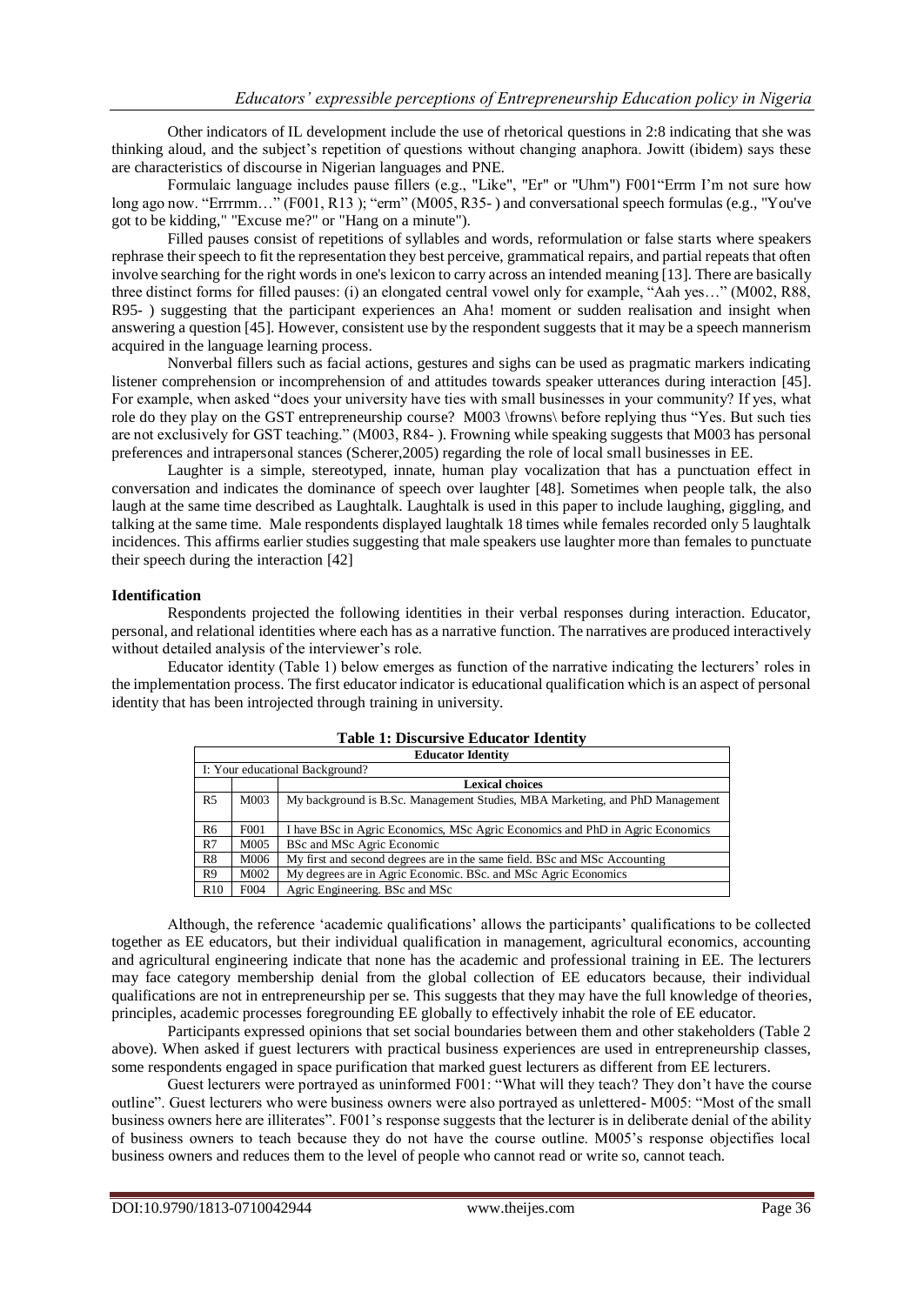In addition, guest lecturers were perceived as a threat to an already existing system just as the poor are considered a threat by the affluent [14] -M006: "<Laughs>Teach what madam? What will I be doing when they are teaching? You want them to take my job? <Laughs>". M006 re-echoes the perception that local business people are incapable of teaching in the opening sentence then goes on to express fear of losing her job to guest lecturers.

These views suggest that these lecturers do not understand the role of guest lecturers in EE because some do not know that this is a requirement of the minimum standard as shown in this dialogue ()

-F001: Is that in the minimum standard as well?

I: Interviewer: Yes

F001:<Laughs>Is it really there, madam?

I: Interviewer: Yes, it is.

In addition, their lack of information about local business owners and perceived threat and loss of privilege by involving guest lecturers is precipitating exclusion [14]. This is detrimental because, students are not given the opportunity to benefit from the practical experience of real entrepreneurs.

**Table 2: Discursive Relational Identity-Othering**

| <b>Relational Id-Othering</b>                                                                                          |                   |                                                                                                            |  |
|------------------------------------------------------------------------------------------------------------------------|-------------------|------------------------------------------------------------------------------------------------------------|--|
| I: Are guest lecturers/practitioners with practical experience used in entrepreneurship classes? Give reasons for your |                   |                                                                                                            |  |
| answers                                                                                                                |                   |                                                                                                            |  |
|                                                                                                                        |                   | Lexical choices                                                                                            |  |
| R41                                                                                                                    | F <sub>0</sub> 01 | We don't. What will they teach? They don't have the course outline. Is that in the minimum standard as     |  |
|                                                                                                                        |                   | well?                                                                                                      |  |
|                                                                                                                        |                   | I: Interviewer: Yes                                                                                        |  |
|                                                                                                                        |                   | <laughs>Is it really there, madam?</laughs>                                                                |  |
|                                                                                                                        |                   | I: Interviewer: Yes. it is.                                                                                |  |
|                                                                                                                        |                   | <b>Those people</b> just copy the things <b>they see in [Oyibo-L1</b> use] (Europe(an) syllabus            |  |
| R42                                                                                                                    | M005              | No. Most of the small business owners here are illiterates. Like I said earlier, it's almost impossible to |  |
|                                                                                                                        |                   | include them in our teaching.                                                                              |  |
| <b>R44</b>                                                                                                             | M006              | <laughs>Teach what madam? What will I be doing when they are teaching? You want them to take</laughs>      |  |
|                                                                                                                        |                   | my job? <laughs> The answer to your question is no, we don't use them, and we can't use them</laughs>      |  |
|                                                                                                                        |                   |                                                                                                            |  |

Lecturers' ignorance about the minimum standards is rationalised when some stakeholders such as policy makers were perceived as implementing educational policies without consideration for the peculiarities of Nigeria -F001: Those people just copy the things they see in [Oyibo-L1 use] (Europe(an) syllabus" This is another form of othering which serves to show dissatisfaction with government approach to educational administration and planning in the country. While this is true to an extent, the EE lecturer's inadequate knowledge of the minimum standards points to a contradiction and a shortcoming that may curtail their ability to effectively implement the policy in their contexts.

Furthermore, institutions are portrayed as radically different from others. First lecturers align themselves with their institutions using lexical choices such as the inclusive 'We', 'Us' then, they project other universities as inferior to theirs- M002: "Madam, our university is different to most. <Laughs> we designed the course content in response to our community needs before the NUC minimum standard" (). In addition, this response projects their university as proactive with contextualised programmes.

The preceding examples show that communicating our understanding of things is routine in interaction. Critical implications emerge that take us beyond description, when we juxtapose the practices that exemplified above with what is said about EE implementation in policy circles and education. The final section will discuss these implications for EE policy implementation in Nigeria.

# **V. IMPLICATIONS**

These findings have important implications for Entrepreneurship education, emphasizing the role of strategic communication procedures in different interactive domains and illustrating educators' potential impact on the implementation of EE for Engineering education in Nigeria.

The reality of contemporary communication, however, is not emphasised in national, and institutional EE policy and practice, because, expressability is assumed to be given when educators are highly educated. This may narrow both scope and content of policy implementation strategies. In Nigeria and in many other places, ability to speak fluent English is erroneously assumed by many to be a same as effective comprehension particularly when interacting with educators in higher education. Pedagogical and policy responses are required that reflect and value the translingual, crosslingual and interlingual realities of the Nigerian educator during interaction. These communicative strategies emanate from translanguaging which was conceived in educational contexts by bilingual educator Cen Williams and colleagues and used to describe (and stress the pedagogical usefulness of) patterns of language use in Welsh education system. Policy planners, implementors and educators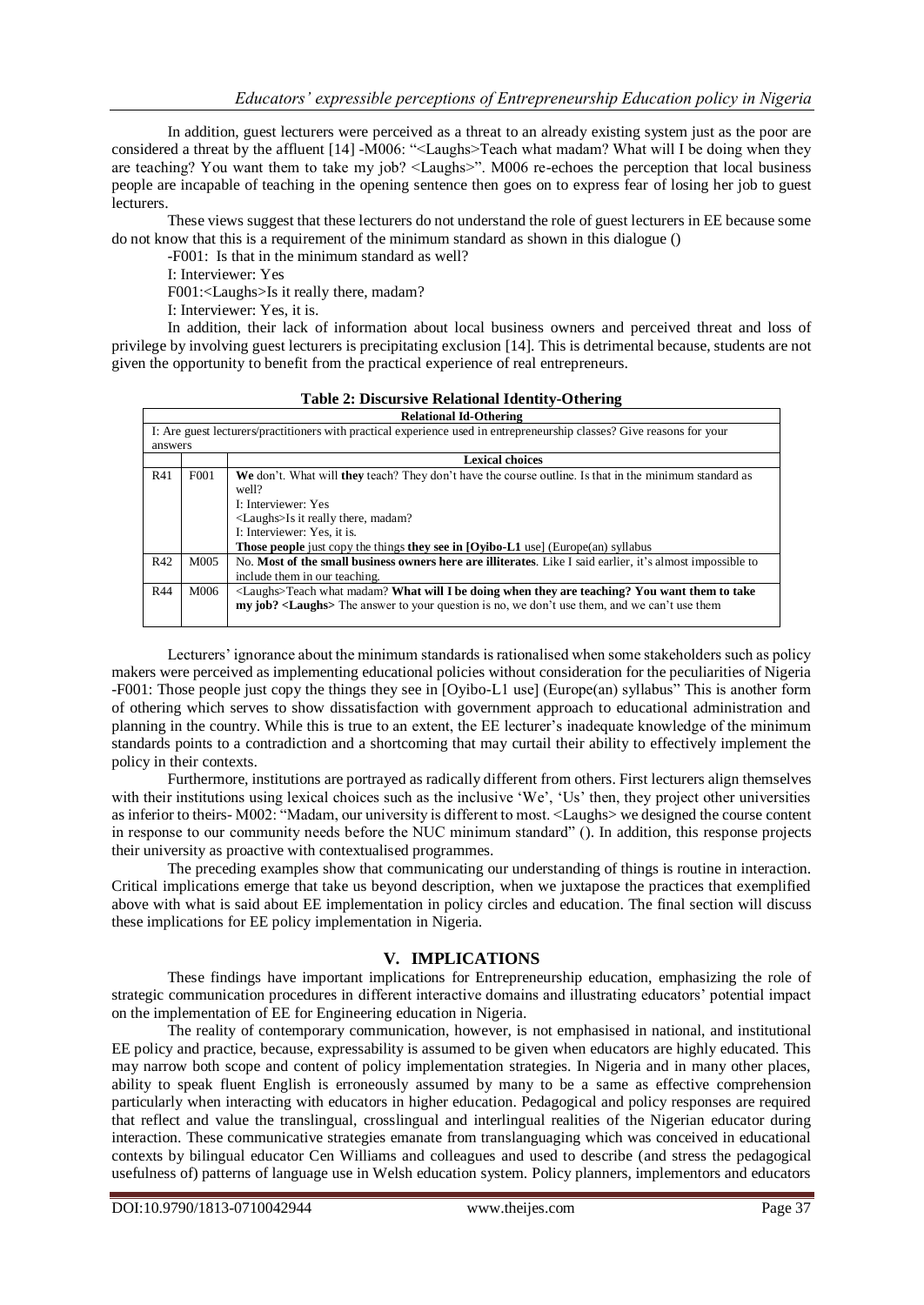need translingual awareness [11], as they develop a complex mosaic of multilingual and multicultural communicative competences, repertoires and language resources for use in EE implementation.

Although, EE educators possess competent communication skills, there are many intervening variables lying between their comprehension of EE policy and their ability to effectively communicate that understanding. Such variables include use of expressions suggesting that EE educators may not have an excellent understanding of the policy which in turn raises questions about their ability to implement EE policy effectively.

There is also the need to enhance their knowledge and understanding of the theoretical bases of verbal and non-verbal communication, as well as the cultural, social, and economic bases of communication in every context beginning with their local environment as this may curb their negative perceptions regarding other stakeholders in the EE system such as local entrepreneurs around their institutions

Educators need to develop their policy assessment skills in order to exploit some of the specialised forms of pedagogic knowledge in entrepreneurship. Such specialised knowledge may enable them to identify, practice and develop a wide range of transferable skills that will prepare their Engineering students for further study and employment. It is clear that the misunderstanding of policy, lack of adequate information, and personal bias as projected during interaction may pose challenges for the effective implementation of EE policy in Nigeria.

#### **VI. CONCLUSION**

This paper has been able to conceptualise the problem of faulty interpretation on effective implementation of EE in Nigeria, introduce the concept of expressability, define how different types of identification emerging from spontaneous speech and used interviews to elicit responses that were transcribed. Findings suggest that even in interaction between people from same backgrounds, some aspects of translanguaging practices may still apply to make interaction meaningful. Interlocutors use speech to create and project their identities as well as their perceptions about other people's identities. Given the mixed responses from textual analysis, there is potential for using multimodal approaches to research such interactions in greater detail to fully understand communication occuring as stakeholders try to implement EE policy in these contexts. There is also the need to explore understanding of the EE policy among other students, regulatory bodies, university administrators and entrepreneurs to get a holistic interpretation of the policy as a way of ensuring successful implementation.

#### **REFERENCES**

- [1]. Adolphs, S. Corpus and Context: Investigating pragmatic functions in spoken discourse. Amsterdam: John Benjamin, 2008
- [2]. Adolphs, S., and Schmitt, N. Lexical coverage and spoken discourse. Applied Linguistics, 24(4), 425–438, 2013
- [3]. Alarape, A. A. (2007). Entrepreneurship Programs, Operational Efficiency and Growth of Small Businesses. Journal of Enterprising Communities, 1(3), 222-239.
- [4]. Bailey, K. G. D.and Ferreira, F (2007), "The processing of filled pause disfluencies in the visual world", Eye Movements a Window on Mind and Brain: 487–502, ISBN 9780080449807
- [5]. Bakotic, D., and Kruzic, D. Students Perception and Intentions Towards Entrepreneurship: The Empirical Findings from Croatia. The Business Review, 14(2), 209-215, 2010
- [6]. Barron, A. Acquisition In Interlanguage Pragmatics. Amsterdam: John Benjamins Publishing Company. Chapters 1, 5, 6; 2002
- [7]. Bidabadi, F. S., and Yamat, H. Strategies employed by Iranian EFL freshman university students in extensive listening: a qualitative research. International Journal of Qualitative Studies in Education, 27(1), 23-41., 2014
- [8]. Baynham, M., Bradley, J., Callahan, J., Hanusova, J., and Simpson, J. Language, Business and superdiversity in Leeds. Birmingham: Translation and Translanguaging Project, 2015. Retrieved /02/ 12, 2016, fro[m http://www.birmingham.ac.uk/generic/tlang/index.aspx](http://www.birmingham.ac.uk/generic/tlang/index.aspx)
- [9]. Burke, P. Identity Control Theory. In G. Ritzer, Blackwell Encyclopedia of Sociology. Oxford: Blackwell Publishing Co., 2007
- [10]. Canales, M. K. Othering: Toward an understanding of difference. Advances in Nursing Science 22.4, 16-31., 2000
- [11]. Canagarajah, S. Translingual Practice: Global Englishes and Cosmopolitan Relations. London: Routledge, 2003
- [12]. Callero, P. L. Role-identity salience.Social PsychologyQ uarterly48 :203-14., 1985
- [13]. Chandler, G. N. and Lyon, D. W. Issues of research design and construct measurement in entrepreneurship research: the past decade. Entrepreneurship Theory and Practice, 25(4), 101-113, 2001
- [14]. Chauhani, A, and Forster, J. Representations of poverty in British newspapers: a case of 'othering' the threat?J. Community Appl. Soc. Psychol., 24: 390–405 DOI: 10.1002/casp, 2014
- [15]. Clark, H. H.; Fox Tree, J. E. (2002), Using uh and um in spontaneous speaking, Cognition, 84: 73–111, doi:10.1016/S0010- 0277(02)00017-3, 2002
- [16]. Chomsky, N. (1965). Aspects of the theory of syntax. Cambridge, Massachusetts USA: MIT Press, 1965.<br>[17]. Daft, R. L., and Weick, K. E. Toward a model of organizations as interpretation systems. Organizational St
- [17]. Daft, R. L., and Weick, K. E. Toward a model of organizations as interpretation systems. Organizational Studies. Critical Perspectives on Business and Management, 3, 869-888, 2001.
- [18]. DeGroff, A., and Cargo, M. Policy implementation: Implications for evaluation. In J. M. Ottoson & P. Hawe (Eds.), Knowledge utilization, diffusion, implementation, transfer, and translation: Implications for evaluation. New Directions for Evaluation, 124, 47– 60; 2009
- [19]. Fischer, K. and Brandt-Pook, H. Automatic Disambiguation of Discourse Particles. 107–113, 1998.
- [20]. Francis, D., and Hester, S. An invitation to ethnomethodology: Language, society and interaction. Sage. London: Sage., 2004.
- [21]. Freed, B. Second Language Acquisition in a Study Abroad Context. Amsterdam /Philadelphia: John Benjamins Publishing Company, 1995.
- [22]. Garcia, O. and Wei, L. Translanguaging: Language, Bilingualism and Education. Basingstoke: Palgrave Macmillan. doi:10.1057/9781137385765; 2014.
- [23]. Goffman, E. The presentation of self in everyday life. Harmondsworth: penguin, 1959.
- [24]. Gross, F. L. Introducing Erik Erikson: An Invitation to his Thinking. Lanham, MD: University Press of America, 1987.
- [25]. Gumperz, J. J. The speech community. Linguistic anthropology: A reader, 1(66), 66-73, 2009.